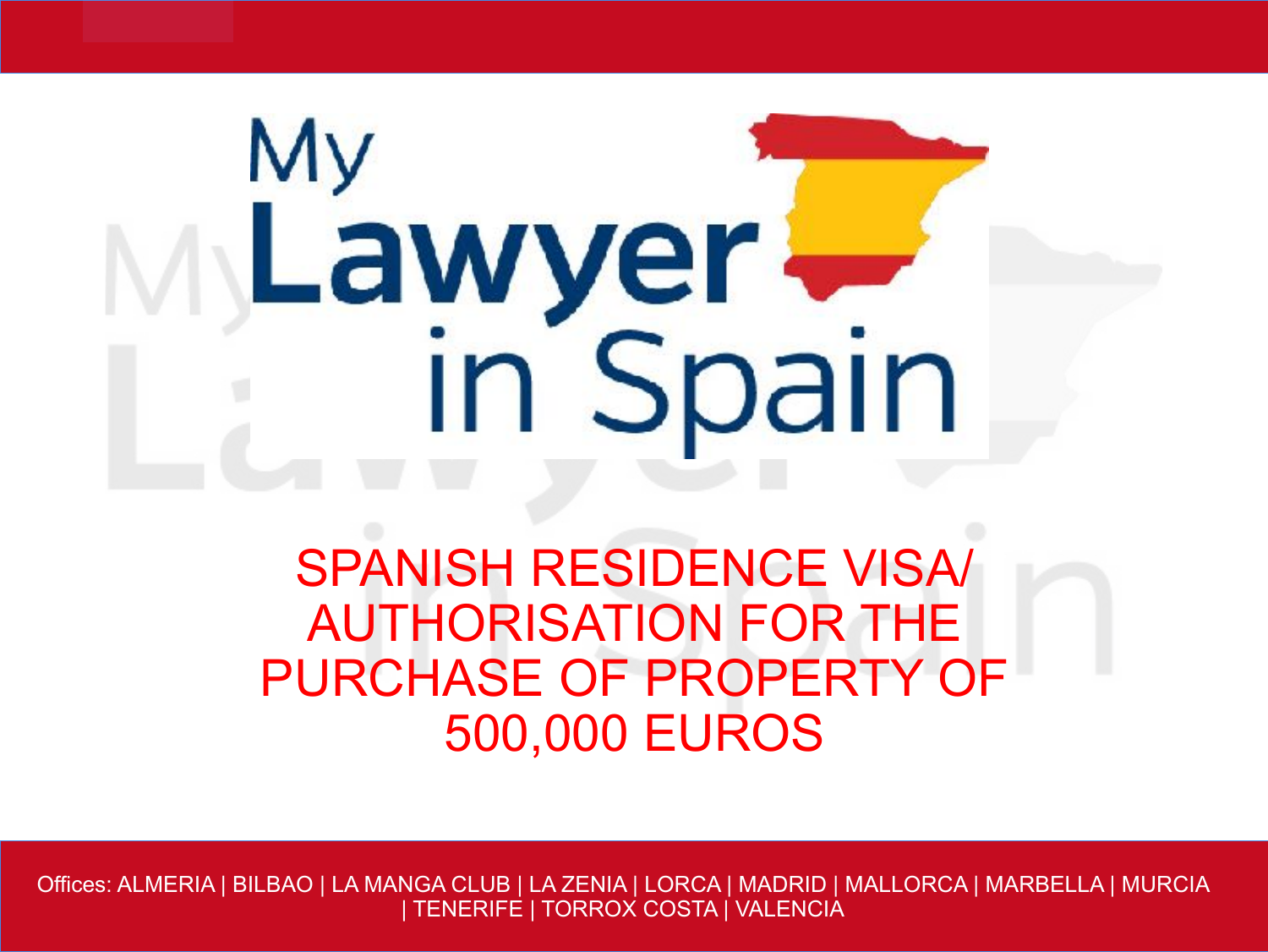# LEGAL FRAMEWORK

Law 14/2013 of 27th September aims to support entrepreneurs with their international expansion and to bring more foreign investment into Spain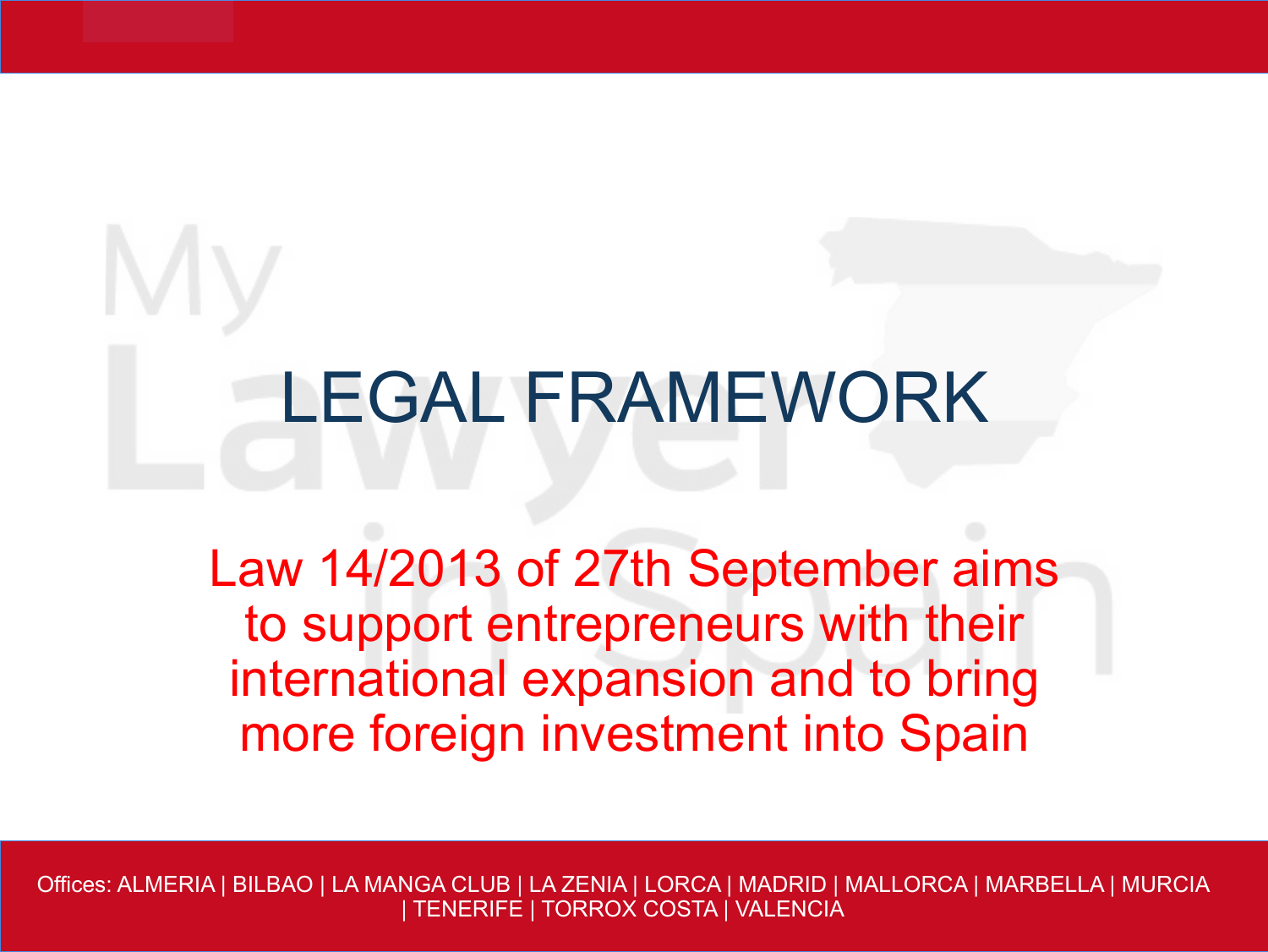

### MINIMUM INVESTMENT

- 500,000 euros if you are going to buy a property or properties. Law allows you to buy one or more properties for minimum value of 500.000 euros **OR**
- 1 million euros deposited in a Spanish bank account **OR**
- 1 million euros investment in a Spanish Company **OR**
- 1 million euros in investment funds **OR**
- 2 million euros purchase of Spanish public debt.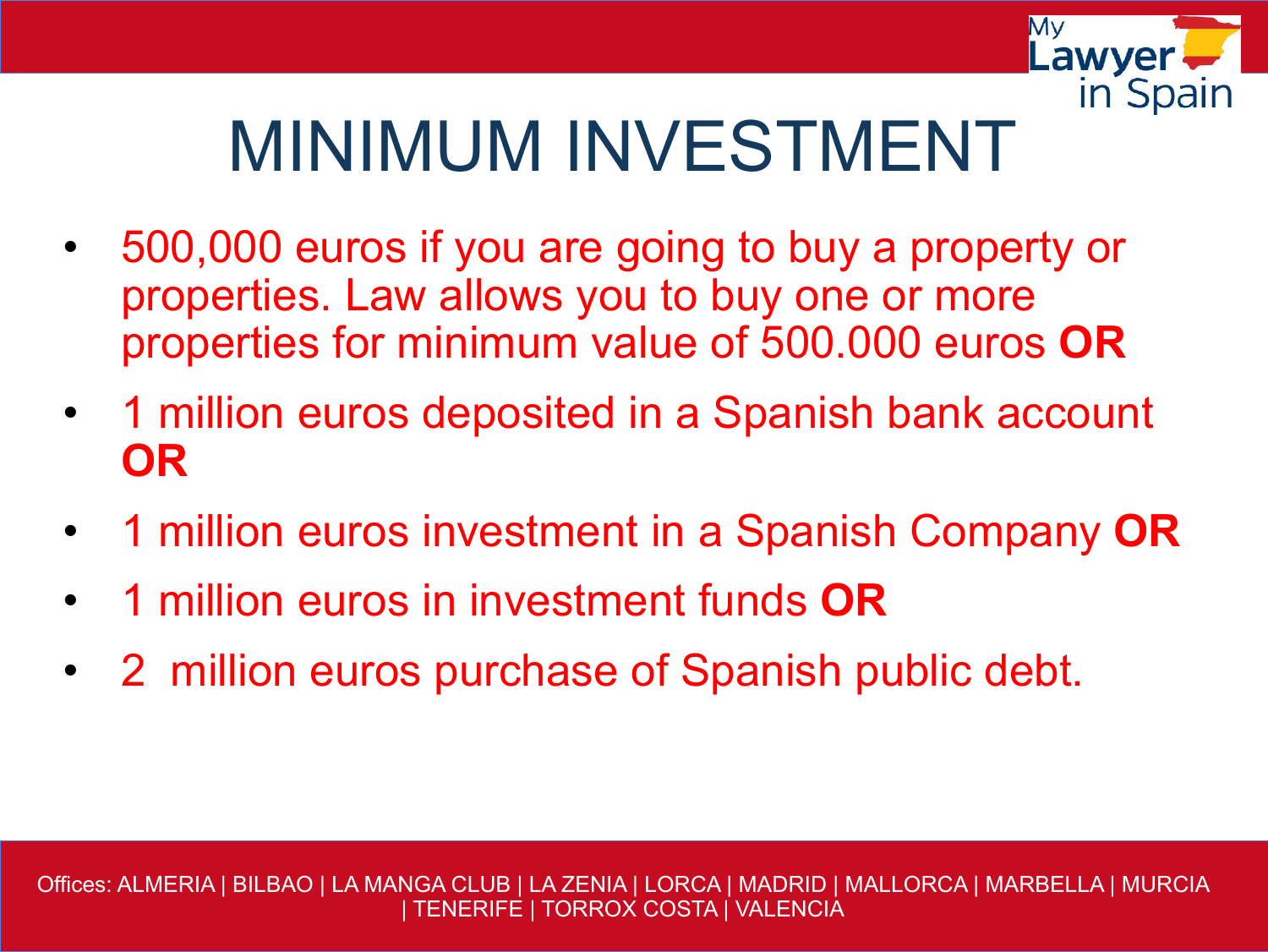# GENERAL REQUIREMENTS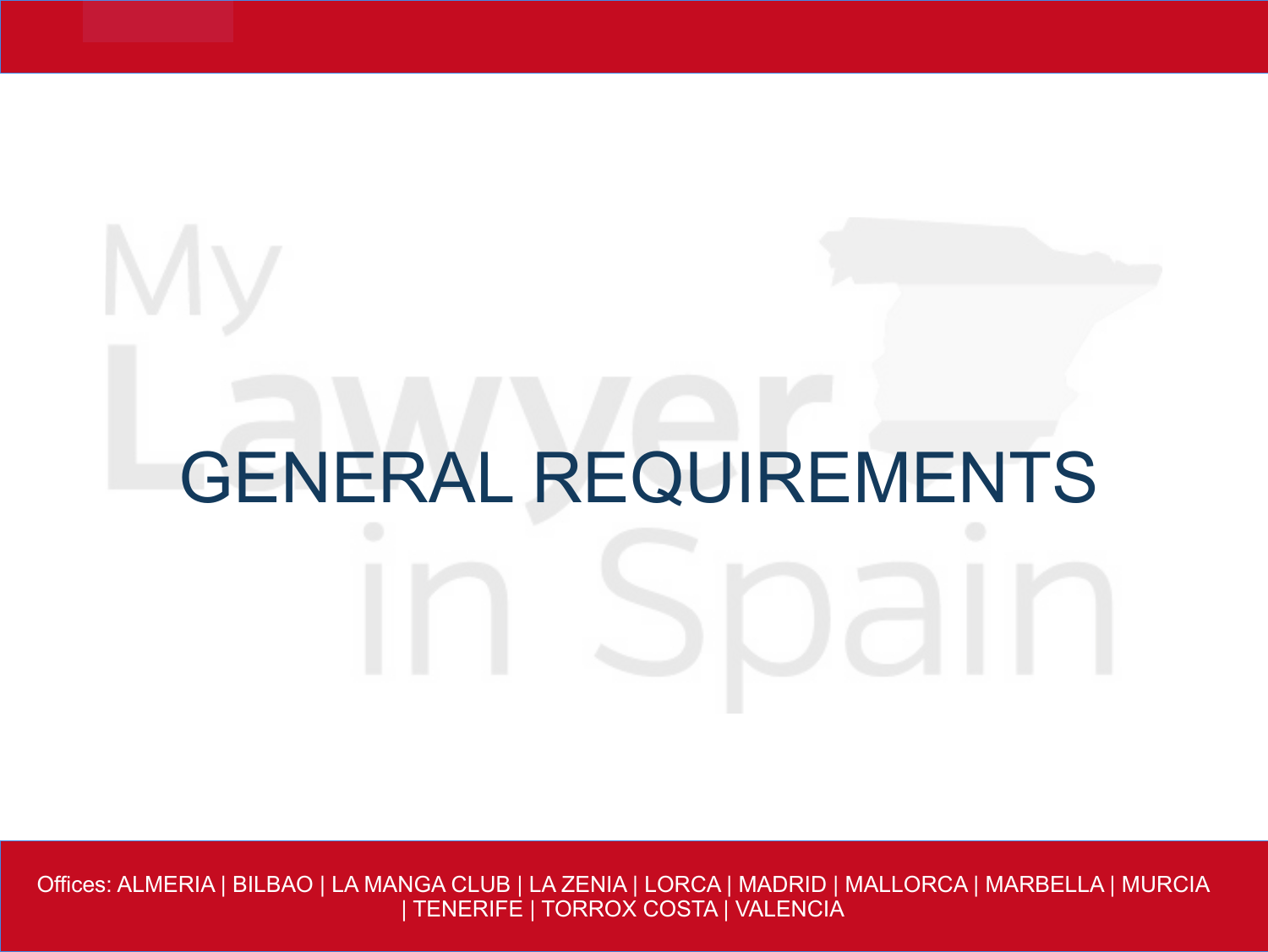

## GENERAL REQUIREMENTS

- Not to have entered Spain in an irregular situation
- Be over the age of 18
- No criminal record in Spain or in the countries where you have resided for the past 5 years
- Have a private health insurance policy with an insurance company authorised to operate in Spain
- Have sufficient financial resources for yourself and your families during your residence in Spain
- Provide the relationship status with your Family (marriage certificate, birth certificate etc.)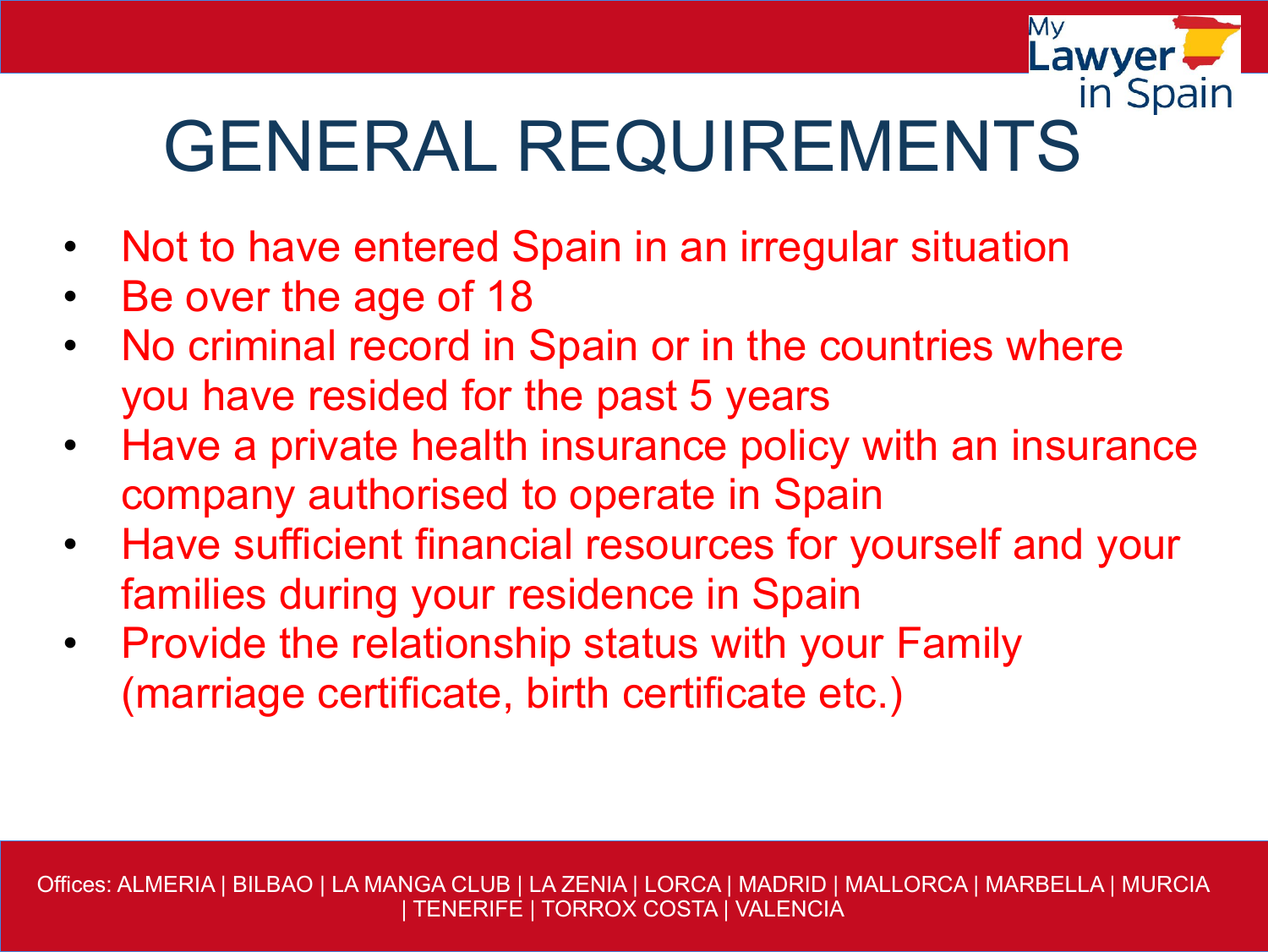

#### RELATIVES ALLOWED TO GET THE VISA/AUTHORISATION FOR RESIDENCE

- **Spouses**
- Children under 18 (or over 18 if they are financially dependant on the investor).
- Ascendants if they depend on the investor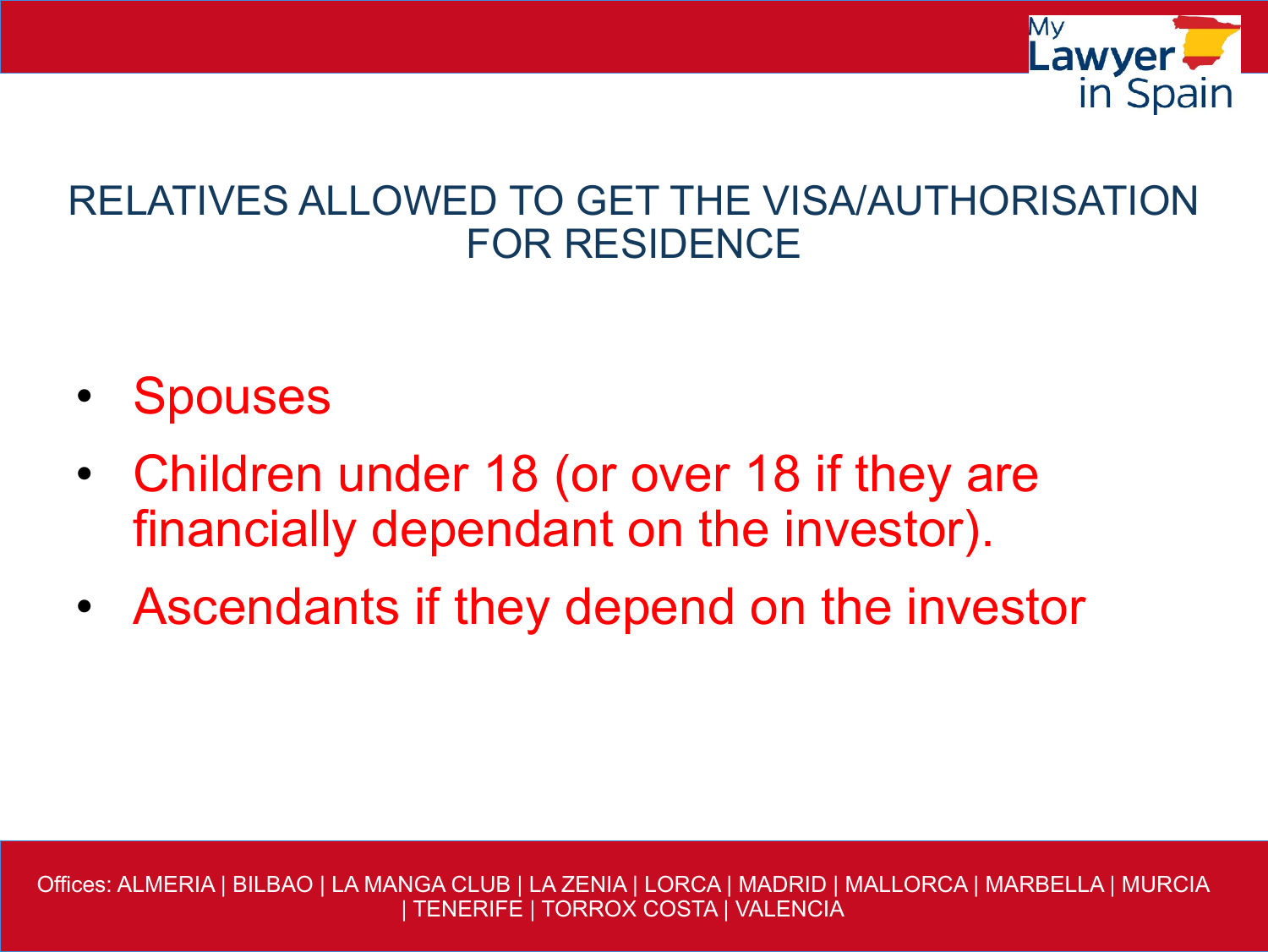

#### PROCESS

a) If the candidate is out of Spain an application for an investor visa has to be submitted to the Spanish Consulate of the applicant's country of residence.

If all the conditions are met, the visa will be granted in 10 days.

b) If the candidate is residing in Spain an application for an authorisation for residence for two years has to be submitted to the Spanish Department of Large Investors and Strategic Sectors.

If all the conditions are met, the authorisation will be granted in 20 days.

Both applications can be submitted by a representative with a Power of Attorney granted by the applicant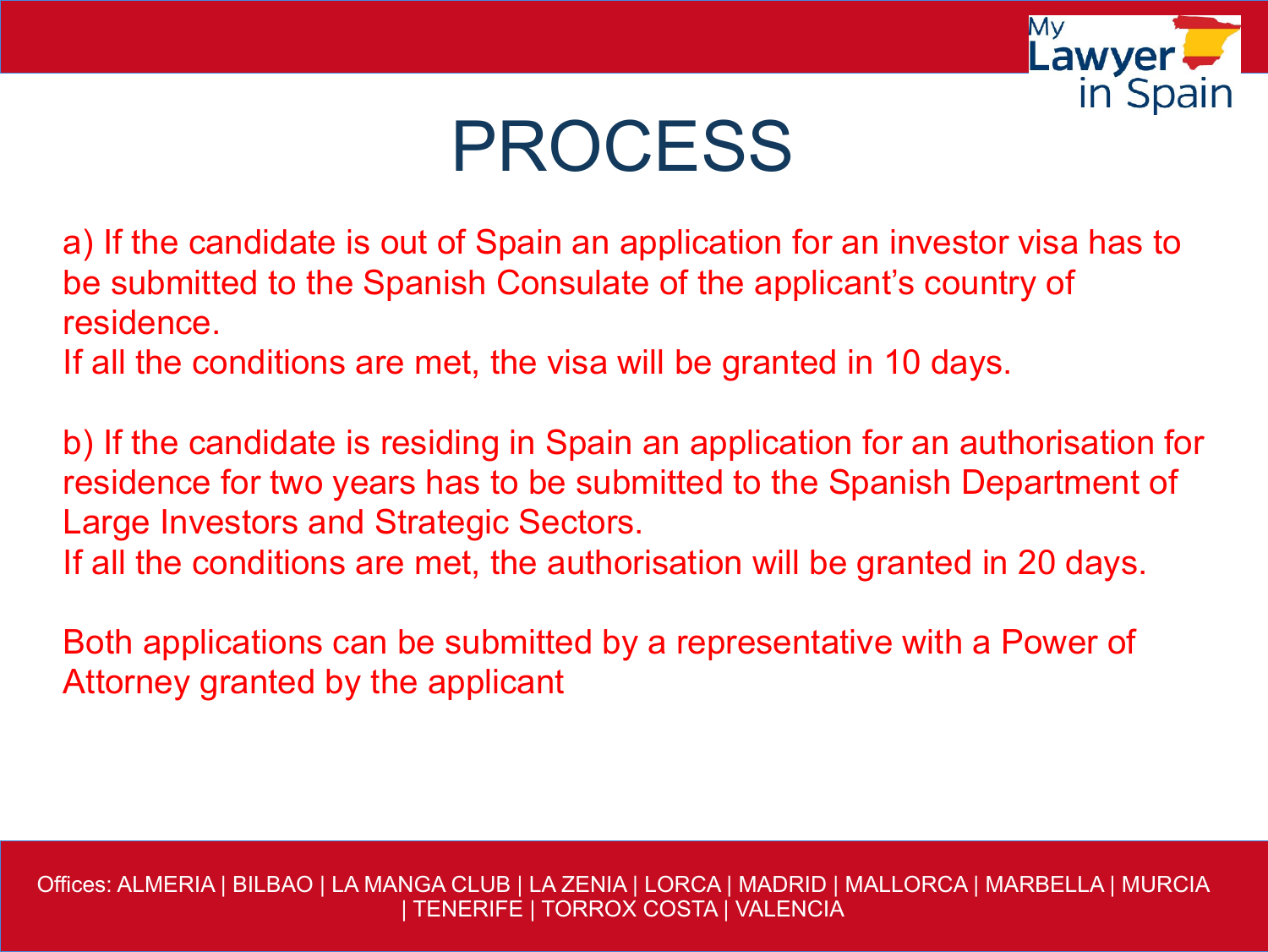

#### PROCESS continued

c) Once the visa or authorisation is granted, the candidate has to appear in person at the Spanish Police in order to apply for the residence card

d) The residence card will be collected in person by the applicant after around 30 days after the application has been submitted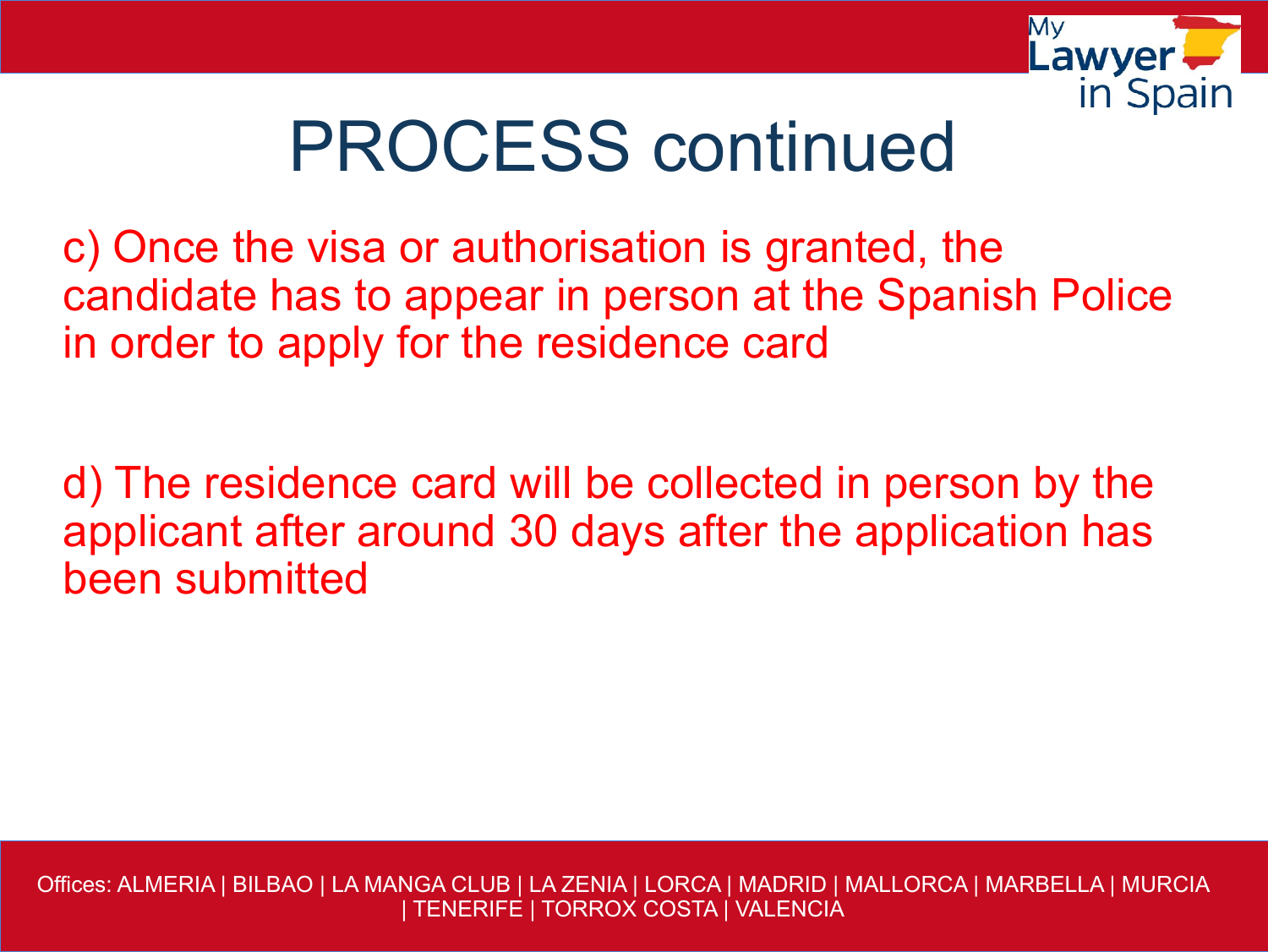#### BENEFITS OF OBTAINING AN INVESTOR'S VISA

Mv

**Lawyer** 

in Spain

- It will be valid for working and residing in Spain
- There is no duty to reside in Spain for a specific period of time. The only requirement is to visit Spain once during the period of residence
- After 1 year the visa can be exchanged for an initial authorisation to reside in Spain during 2 years if the conditions are maintained
- The initial authorisation to reside in Spain can be extended for 5 years if the conditions are maintained
- Free movement within the Schengen member states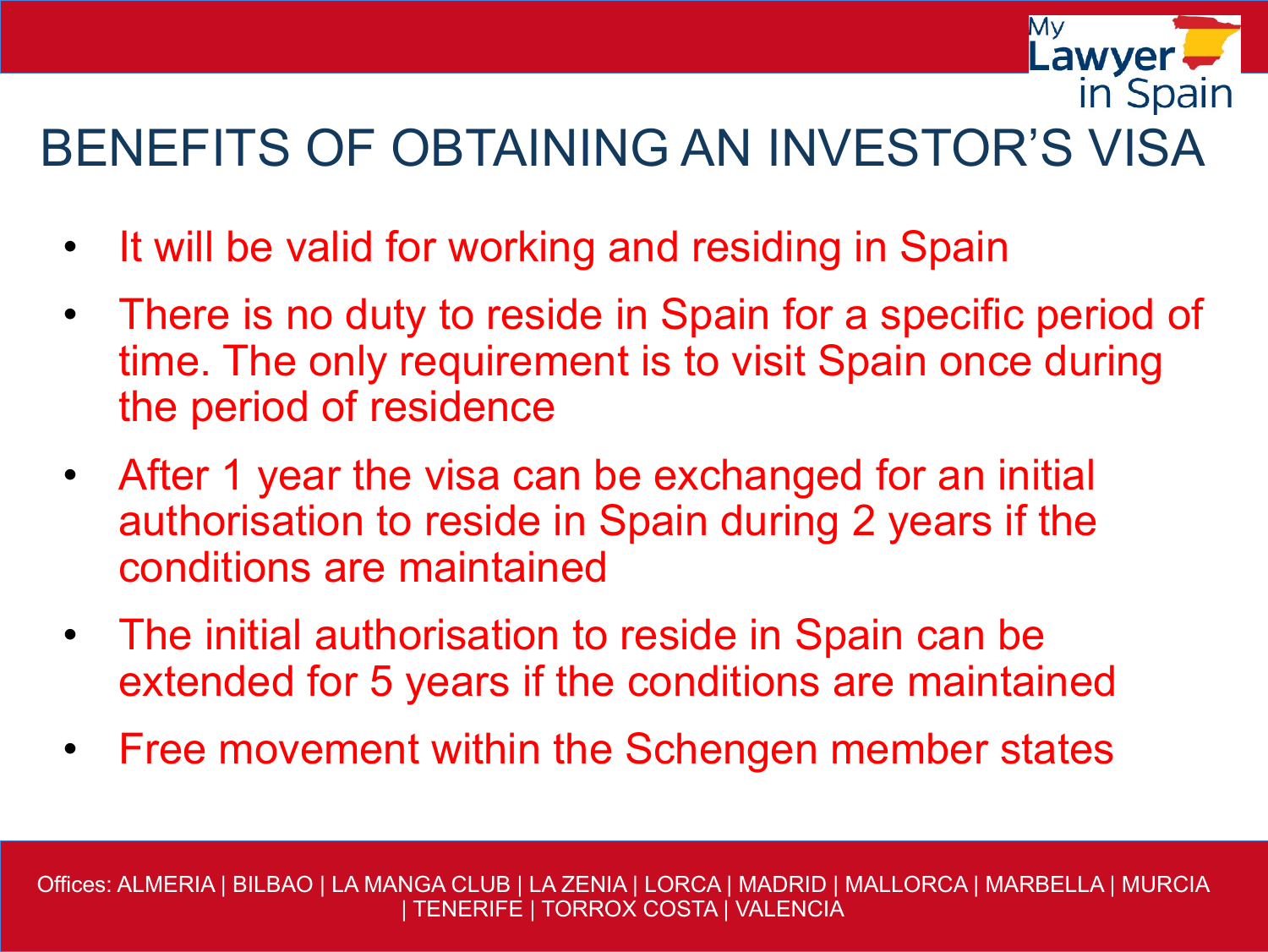





For help with your Visa requirements: Rosario Génova Alguacil rgenova@mylawyerinspain.com For help with your Purchase:

Alex Radford aradford@mylawyerinspain.com